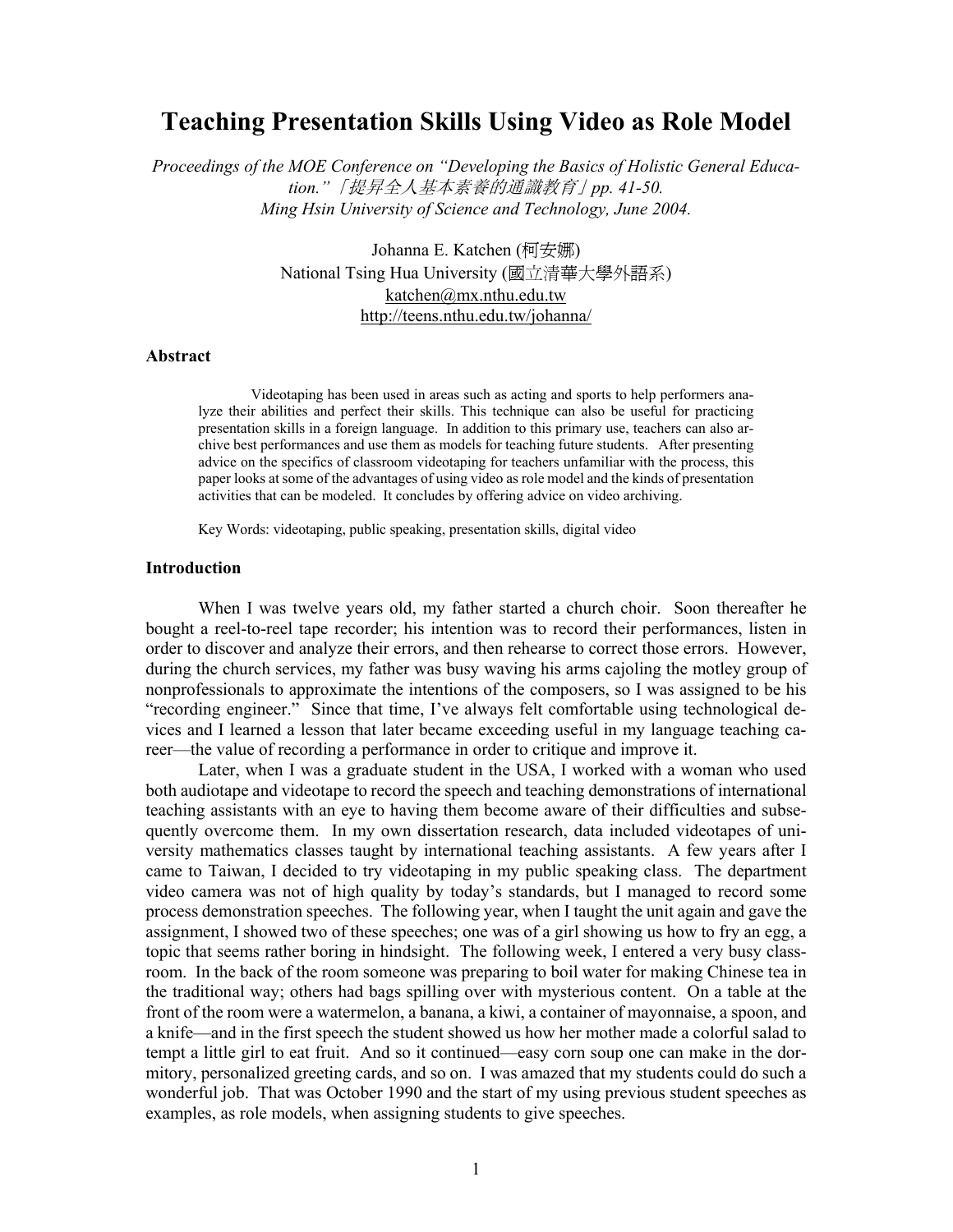

**Figure 1. Process Demonstration Speech 1990 Making Fruit Salad** 

# **Teaching Situation**

At National Tsing Hua University, public speaking was a two-semester course required of all English majors up through 2004. From fall semester 2004 it became an elective course, although English majors are still required to take a certain number of courses that focus on speaking skills. The level of the students' English is upper intermediate to advanced. When I taught the course, I based the syllabus on rhetorical modes, with informative speeches (including process demonstration and comparison/contrast) in the first semester and persuasive speeches (including cause/ effect, problem/ solution) in the second. I also required two or three extemporaneous speeches each semester.

 I have also given one or two audio assignments per semester. These save class time, as when I assign self-introductions to be done outside of class because the students already know each other. Moreover, the more reticent students may feel less stress when they do not have to face a live audience for their first speech. Audio also gives the teacher an opportunity to analyze pronunciation and intonation more carefully, as when I assign students to read a portion of the famous Martin Luther King, Jr. speech "I Have a Dream" for voice expression in the second semester. Recently, at the request of some of the students, I have abandoned the use of audiotapes and now ask students to submit files by e-mail attachment in MP3 instead. This format is even more personal and immediate and I can still give each student oral feedback, not on the audiotape after each speech as before, but as a new MP3 file I record on my own computer and send to each individual also by e-mail attachment.

 Like audio before it, video is a way for us to review various behaviors with an eye to changing or perfecting those behaviors. Coaches and actors use it, why not teachers?

#### **Using the Video Camera**

Video cameras, sometimes also called camcorders, are useful devices when we are looking at how to improve performance in all kinds of fields. In the language classroom we can record student language use in pair work and group activities, whether they are performing self-introductions or role plays or just singing songs together in English to enjoy the camaraderie. Video recording can help in preparation for more serious events: practicing business or conference presentations, performing micro-teaching in teacher training. Some teachers also require students to plan and film their own projects, having them do the storyboarding, write the scripts, narrate, film, edit, and finally show the finished product to the whole class.

Recording students provides several advantages. Students can critique themselves, see "hard" copies of their performances and be proud of them. Teachers can grade later and more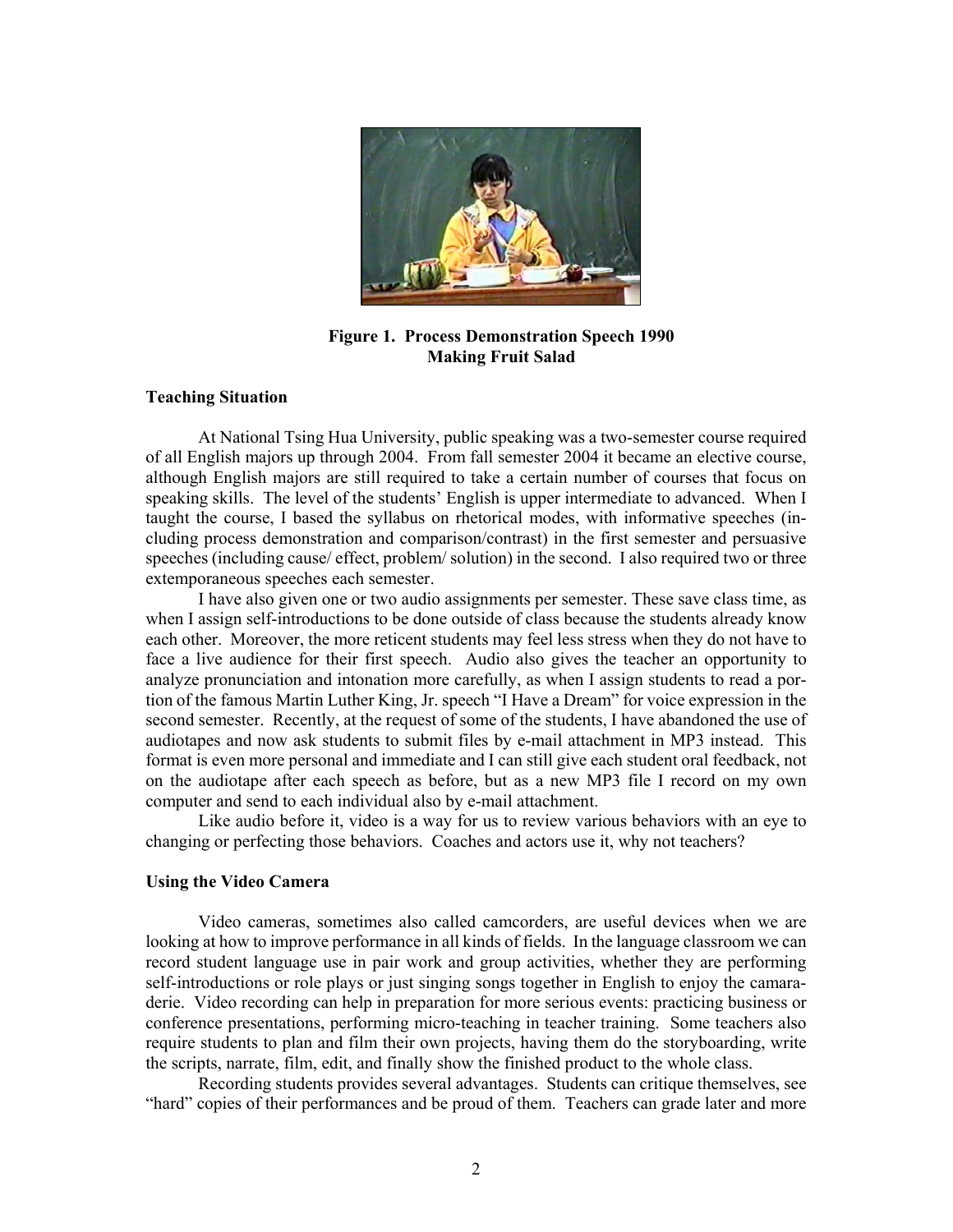thoroughly. The best of the recordings make good examples for future teaching and can also be utilized in making teaching materials—traditional and multimedia, class websites, and even distance learning. Recordings can be utilized in teacher research—ethnographic or linguistic research, and particularly in conducting classroom action research. We can study how teachers teach and how learners learn, and learn more about our own teaching style by recording our classes.

When videotaping in the classroom, there are a few points to keep in mind. First you have to prepare the equipment (most of these helpful hints come from personal experience and appeared previously in Katchen, 1992 and modified in Katchen, 2001). If you are using a school camera, make sure it will be available at the time you plan to use it. Practice using the camera functions, such as panning (moving side to side, practice also up and down), framing the image, zooming in and out, and other special features the camera may have. Make sure especially to adjust the lighting for inside, and add backlight if your subject is using another projection source (as when showing Power Point slides).

For a steady image and to free your arms, you will want to use a tripod. Make certain you have a sturdy one and the proper interface to secure your camera to it. The interface should be packed with the tripod. Since you are recording inside, it is more sensible to use electricity rather than batteries. Finally, you need to check what sort of recording tape the camera uses, secure the proper kind, and make sure you have two: always take a spare. Consider, too, how much recording time you will need and make sure you have enough time on the tapes.

It is also wise to plan your classroom logistics ahead of time. Where will you place the camera? Normally if students are performing or speaking in the front of the room, place the camera near the back, but out of the way of student traffic to minimize the possibility of accidents. Don't place speakers in front of a window in daytime or in front of a white board as the bright background will make students' faces appear too dark. A duller and darker background, such as an ordinary blackboard, is much better. There should be enough light on the students' faces. Check where the room sockets are and take an extension cord if necessary. In an ordinary classroom, the camera's built-in microphone should be sufficient, but you may consider using a clip-on remote microphone if your classroom is in a noisy place or you have some special purpose. And have an alternative plan just in case the electricity fails (note that even if you have batteries, there may not be enough light to go on with the presentations or recording). And what will you do if workmen start mowing the lawn or making other loud noises during recording?

 Prepare the students before the day of videotaping by laying out your rules for behavior, such as whether they can enter or leave the room during taping, not crossing in front of the camera, respect for equipment, position of chairs, and any other considerations. On the day of your first taping, try to get to class early to set up; get students to help you move chairs if necessary. For example, I prefer an aisle in the middle of the classroom so that I do not record the tops of students' heads. Before taping, record the classroom for a few seconds and play it back just to make sure everything is working.

 After taping, adjust the Write Protect square so that you do not accidently record over your precious tape. In 2004 it is still easiest to make videotape (VHS) copies, so you can make an easy-to-use copy for yourself and another for the students if you have a self-access lab for them to view on their own time. It is easy to connect the video camera output (line out) to the VCR input (line in), then set the VCR on AV In or Video Input (a TV station should not be playing). After rewinding your camera's videotape, set it on play. You should see and hear it on your TV. If you do not, check all your controls again. Put a blank VHS tape in your VCR and hit the Record button (while the camera is playing the tape on your TV). Record about 30 seconds. Stop playing on the camera and stop recording on the VCR. Rewind the videotape and play it to see if it recorded. If the recording was successful, then rewind both tapes and hit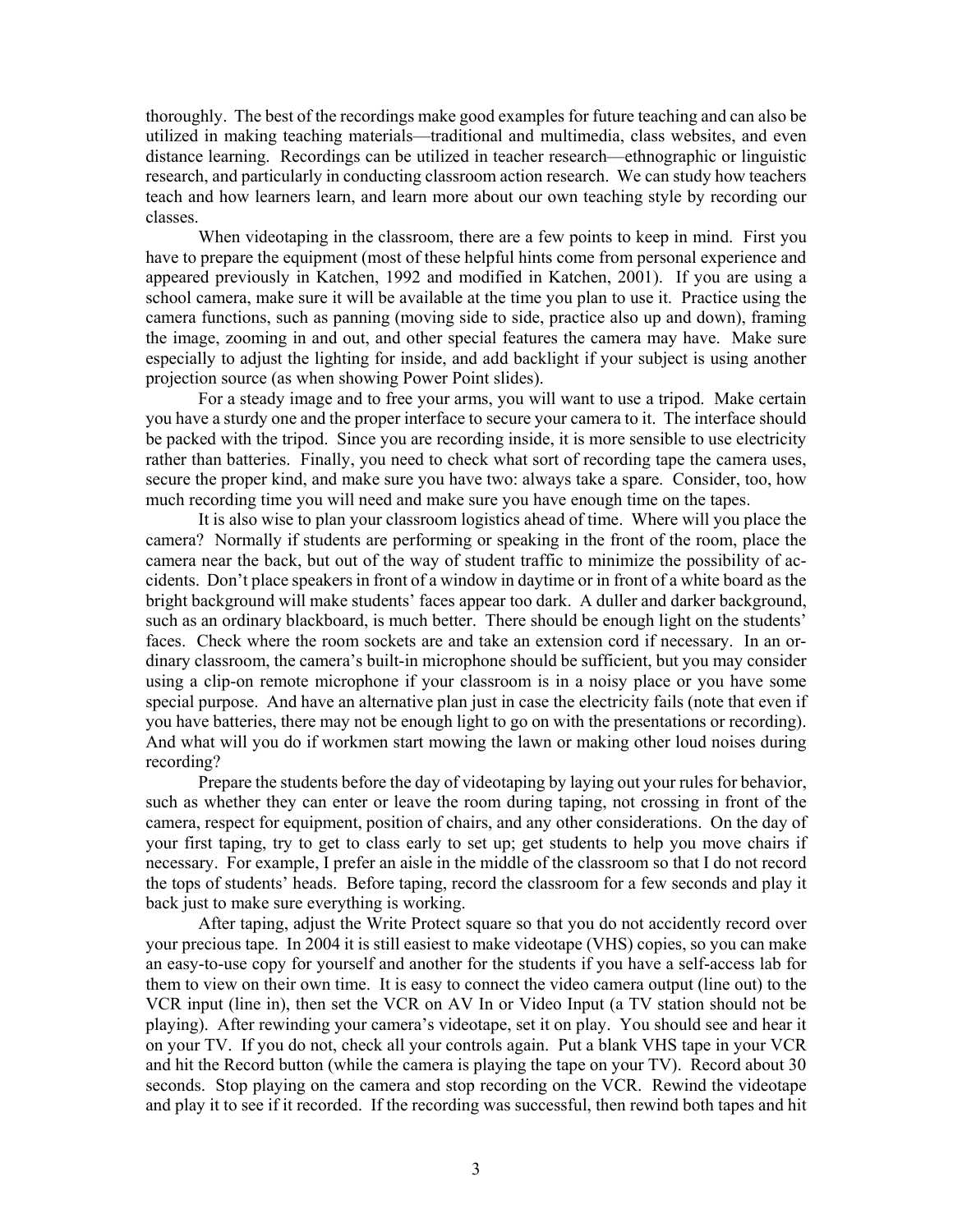PLAY on the camera's video and RECORD on the VCR. If the recording didn't work, try again.

Students will want to see the video, so when will you show it to them? If you show it in class, the rest of the class may be bored if the tape is long (this may be okay for short role plays when everyone can laugh and enjoy them together) and individuals may lose face. If you view it with them individually or in small groups, make sure you tell them something positive about their performances. Help them build up their confidence. If you ask students to view on their own outside of class, students also need guidance. All students think they look terrible at first and need encouragement. Show students how videotaping is a tool for future improvement. Students can see a number of things when they view their performances: their fluency or hesitations, how well they prepared, their gestures and other nonverbal behavior, their use of audiovisual aids, and their interaction with their audience. Students often criticize themselves more harshly than their teachers do. Have them look for one good point and one point they would like to improve next time. They can track their improvements, see their good performances and be proud of them.

## **Why Use Previous Student Speeches?**

 I videotape almost all speaking activities of students. While my primary purpose is to have students see their performances and self-critique, both my secondary purposes make teaching easier for me: (1) I do not have to grade in class; I can grade more thoroughly later at my convenience. (2) I use the best examples as teaching materials. After teaching a new unit (process, comparison and contrast, cause and effect, etc.), I show two or three examples of the best previous student speeches of that genre. Students say that by seeing the example speeches, they have a good idea what I want them to do.

Why would I want to use student speeches as examples, as role models? These speeches are not perfect. However, most native speakers cannot speak as well as the best native speaker examples. Why should we expect more of our students? It is not necessary for our students to be perfect speakers, but it is possible for them to be reasonably *effective* speakers. Seeing peers, older students they may know, students who have been where they are now—is motivating. Students get ideas from seeing what previous students have done, and they are motivated to do even better. They say to themselves, *"I can do that." "I can do better than that!"* 



**Figure 2. Process Speech 2001 Arranging Flowers** 



**Figure 3. Process Speech 2002 Taiwanese Opera** 

I have promised students I will never use a bad speech, never show an example of something done poorly. The examples are not perfect, but each of them does something well. This emphasizes the process over product, that everything can be improved or changed for a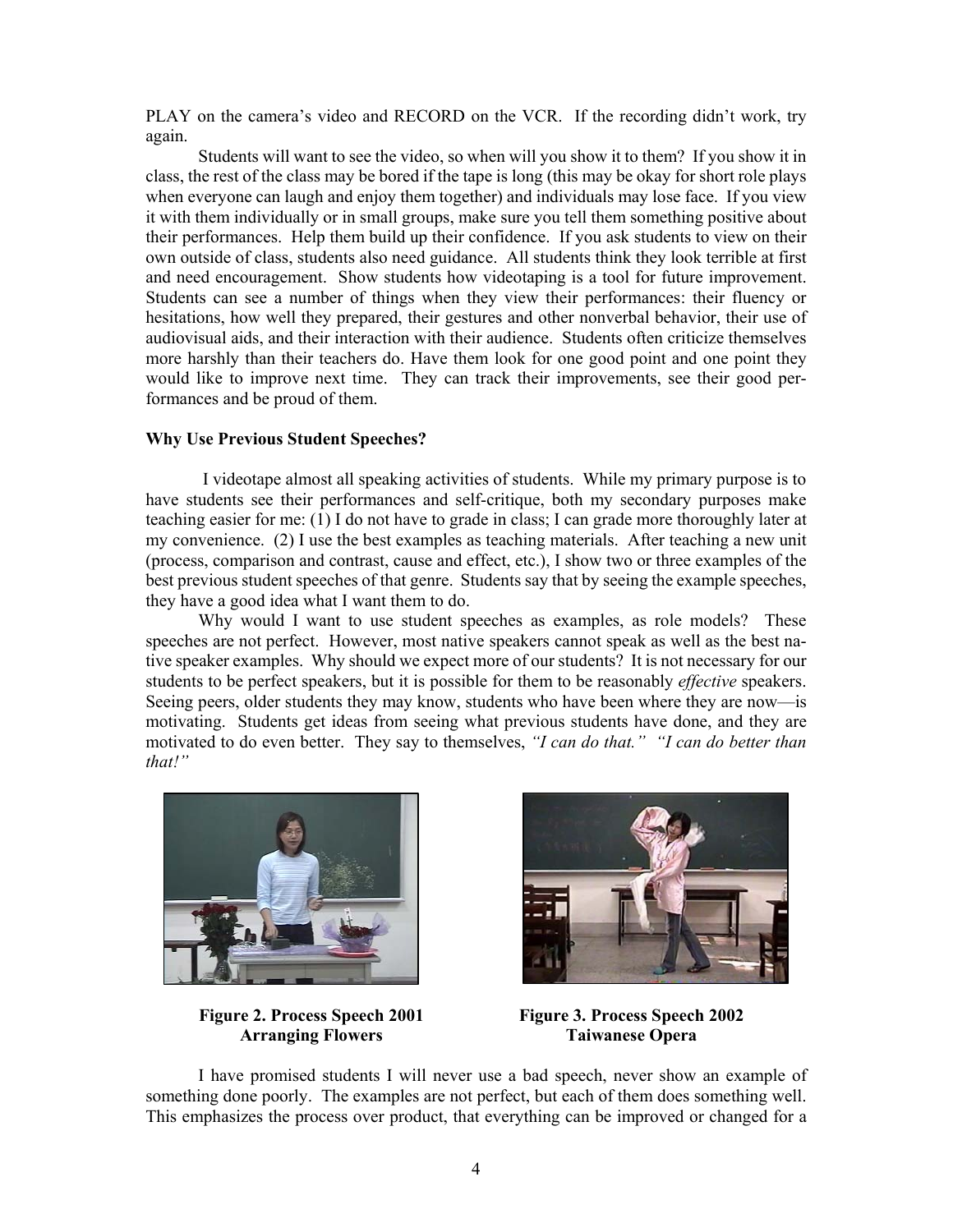different effect. In addition to modeling types of speeches—process (show and tell), also comparisons, descriptions, argumentation, we can show good examples of introductions and conclusions, for example, working with audio and visual materials, using Power Point.

## **Saving and Archiving**

As mentioned previously, the easiest way (in 2004) to save classroom videotapes for students is on videotape, especially if students can view and review in a self-access lab. Videotapes are cheap and copies are easy to make from the camera. They are also relatively easy to view in the classroom as many classrooms in Taiwan are either equipped with a videotape player or one can be wheeled in on a cart. VHS is dependable and it always works. However, VHS is getting old, it is becoming harder to buy videotape players, and the tapes are deteriorating and can easily break with age. Students now also think of them as old technology—some students want VCDs or DVDs to watch in their own computers. (Some of the material in this section also appeared in Katchen, 2004.)

Most of our camcorders now are already digital, using Mini DV tapes. The newest brands record directly on to DVD, but the format may not play on every DVD player. With a video capture card and a fire wire IE1394 (some cameras the USB port), one can play the recording into the computer and edit. You will also need movie making software. Windows Movie Maker comes installed with Windows on new computers and is relatively easy to use; another affordable option is U-Lead Video Studio made in Taiwan. Some camera manufacturers say you can edit within the camera, but the computer gives you more options. To copy to VCD or DVD, you will also need a DVD writer, which comes with the needed software. Granted digital quality is better than analog; nevertheless, with student recordings VHS copies are good enough. Digital, however, gives us more editing and archiving options.

With editing you can make a more professional-looking product. You cut out those few seconds before starting and after ending, add titles such as the students' names and title of performance, perhaps add music, put in scene-change breaks, and so on. However, when you work with video on the computer, you need a lot of temporary storage space on your hard drive. One way to get more space is to purchase an external hard drive (they can be 40 giga and even larger) and set that drive as your temporary storage drive for that program.

 If you have collected previous speech samples on analog videotape in the past, now is the time to convert those deteriorating videotapes to a more permanent medium. Some video capture cards permit analog input; the other option is a small device that works as a bridge, converting analog to digital or digital to analog, with input and output for VCR jacks, S-video, and fire wires. Once you play the video into your computer (from a VCR connected to your video card via a bridge if necessary), you follow the same process as editing from a digital video camera. Of course, the final result will not be digital quality, but you have more flexibility in editing out unwanted portions, adding titles, even inserting questions in text, audio, or even video format between segments.

What can you do with your finished movies? You can record back to tape or burn a DVD (but as mentioned before, the finished product will probably play on your computer but not on your DVD player at home or the one in the classroom). While it is possible to upload video to the Internet, it still takes a lot of space even with compression (about 10 MB per minute for reasonable clarity), but this will get better in the near future. AVI (Audio Video Interleave, for PC, details at http://www.jmcgowan.com/avi.html#Definition) format yields better quality; however, MPEG (Moving Picture Experts Group, for both PC and MAC, details at http://www.mpeg.org/MPEG/index.html) provides more compression possibilities for Internet use.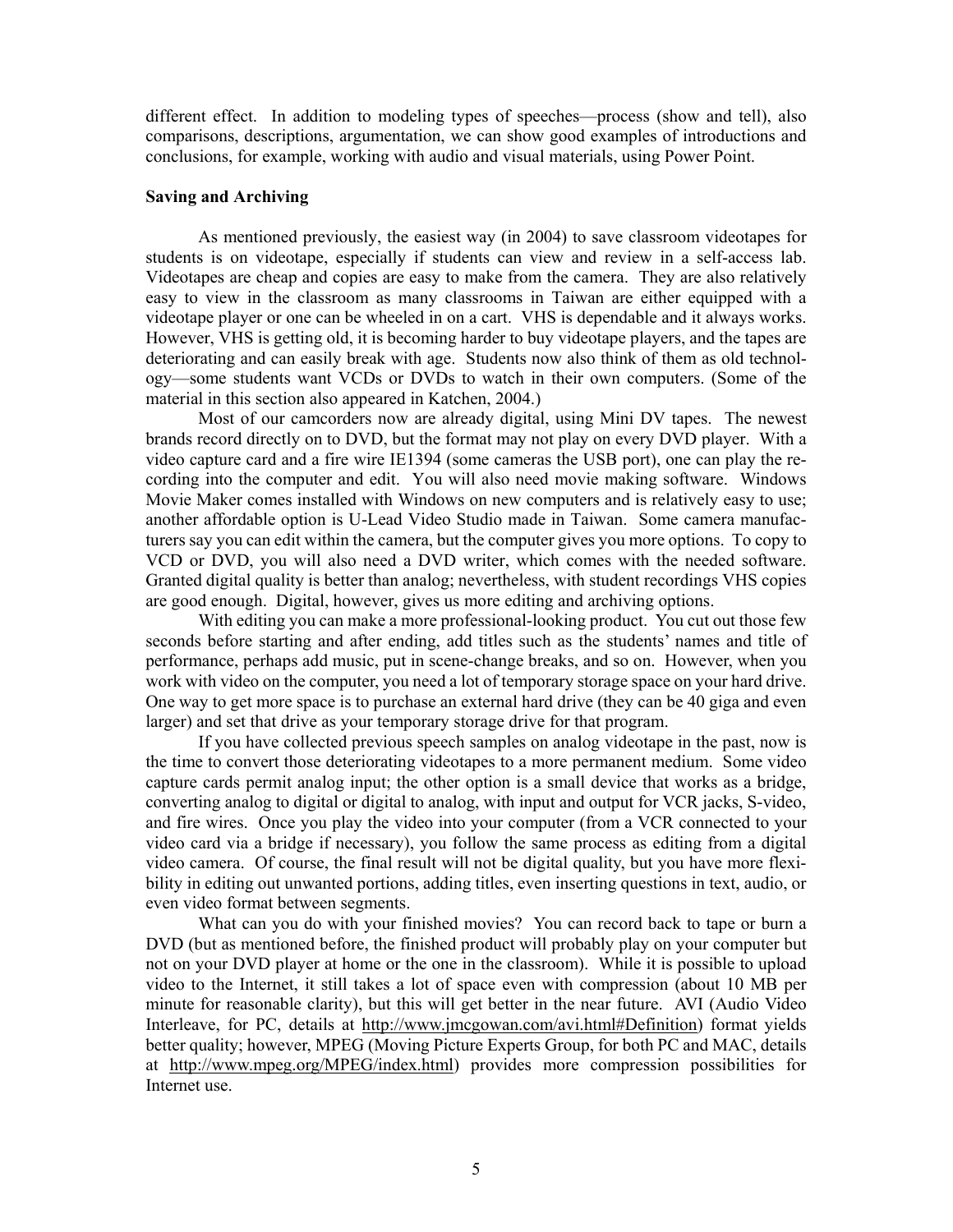

**Figure 4. Adding Titles at the Beginning of the Video** 



**Figure 5. Adding Titles on the Video** 

 An important issue with video editing and DVDs you make yourself is that they may not play on DVD players. Most often the problem has to do with whether the hardware plays DVD-R, DVD-RW, DVD+R, DVD+RW (see http://dvddemystified.com/dvdfaq.html), sometimes also with the format you save in. Think first of how the finished product will be used, on which hardware you will most likely play it. Although your movie is more likely to play on a computer, you still need to check the individual computer as the computer may not have the proper software installed to play a DVD or your kind of DVD or it may not have the proper codecs (decoders to interpret and play from the format your movie is compressed in).

 While saving in VHS is convenient, especially in the short term for teacher and student review, analog technology is nearly obsolete in Taiwan. We can save the digital Mini-DV tapes, but they only play back in our cameras. Disc is a more permanent solution, but right now there are still difficulties. The software is not that easy to master but, more importantly, there are so many formats to save in right now, they do not play back on every piece of equipment, and it is all very confusing. This should straighten out as even recently I have seen DVD players being sold that play DVD-R, DVD-RW, DVD+R, DVD+RW and some other formats. For now, however, the classroom teacher may not want to invite headaches trying to master digital video editing.

## **Final Comments**

In our department, the required two-semester public speaking course is no longer required from autumn 2004; instead, four speaking courses selected from a number of options are required. I am proposing a new one-semester course—Speaking Skills for Future Teachers. Role modeling will be critical—using the blackboard, technologies, presenting a lesson, and so on. We use role modeling for all sorts of learning. Technology makes the development and illustration of role models easier. A moving picture—from video—may be worth more than ten thousand words.

## **References**

Katchen, J. E. (1992). Using the video camera to improve speaking and performance skills. In M. C. Yang (Ed.), *Papers from the eighth conference on English language teaching and learning in the Republic of China* (pp. 531-540). Taipei: Crane Publishing Co., Ltd.

Katchen, J. E. (2001). New technologies applied to teaching presentation skills. Paper presented at the Second Regional conference on College English Teaching, The Chinese University of Hong Kong.